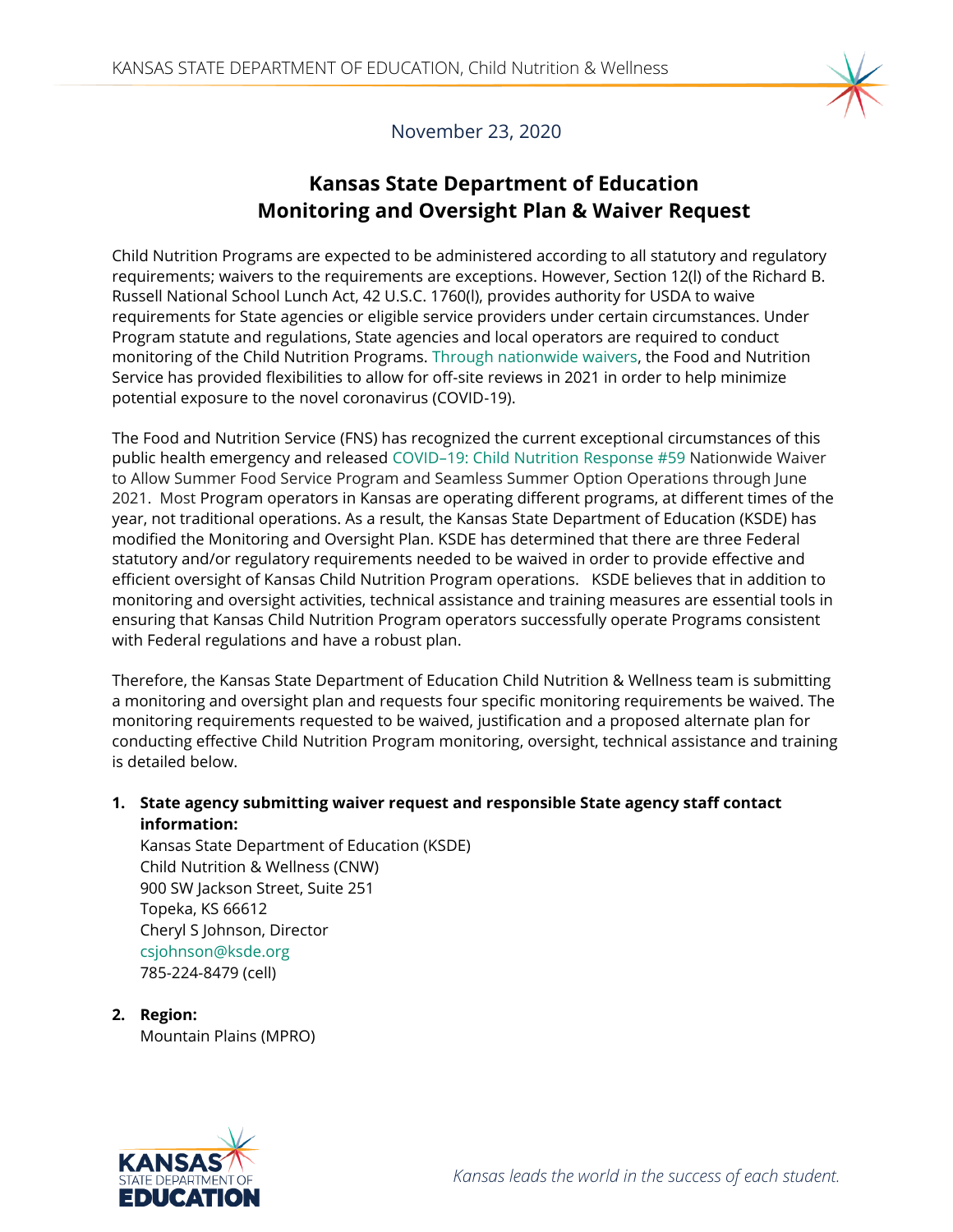## **3. Eligible service providers participating in waiver and affirmation that they are in good standing:**

Any Kansas approved Sponsor to operate in the National School Lunch Program, School Breakfast Program, Summer Food Service Program and/or the Child and Adult Care Food Program in good standing.

**4. Description of the challenge the State agency is seeking to solve, the goal of the waiver to improve services under the Program, and the expected outcomes if the waiver is granted. [Section 12(l)(2)(A)(iii) and 12(l)(2)(A)(iv) of the NSLA]:** 

Due to the current exceptional circumstances of the coronavirus public health emergency, the complexity of administering multiple Child Nutrition Programs operating concurrently, and based on data compiled since the public emergency began last March, KSDE is submitting an updated monitoring and oversight plan that includes robust technical assistance and training and the request to waive three monitoring requirements, one CACFP Review requirement and two SFSP Review requirements as detailed below. This updated plan and waiver request is necessary because most Kansas Sponsors are operating different programs in PY 2021 due to the COVID-19: Child Nutrition Response #59.

| <b>Child Nutrition Program</b> | <b>PY2021</b> | <b>PY2020*</b> | <b>PY 2019</b> |
|--------------------------------|---------------|----------------|----------------|
| <b>NSLP</b>                    | 21            | 402            | 404            |
| NSLP SSO                       | 67            | 179            |                |
| <b>SFSP</b>                    | 342           | 342            | 167            |
| <b>CACFP</b>                   | 325           | 333            | 334            |

\*Numbers indicate Sponsors implementing NSLP through the middle of March and then transitioning to SSO and SFSP in middle March/April and then more Sponsors transitioning to SFSP in May/June/July/August/September.

## **KSDE Monitoring & Oversight Plan PY2021**

#### **School Nutrition Program (SNP)- Administrative Reviews (AR) and Procurement Reviews**

To minimize unnecessary burden and inefficiencies hindering effective program management without compromising program integrity, KSDE CNW sought and was granted a waiver to lessen frequency of the SNP AR across the state from a 3-year cycle to a 5-year cycle. No further waivers are needed to meet regulatory requirements for the SNP AR or Procurement Reviews including Food Service Management Company Reviews.

## **Monitoring and Oversight Plan for SNP Sponsors**

KSDE Child Nutrition Consultants will conduct eight Administrative Reviews of Sponsors participating in the NSLP/SBP during PY21 (RCCIs and Private Schools) and conduct 21 Food Service Management Company Reviews per the required three-year review cycle. All procurement reviews are complete until 2023, so none are required other than if risk is determined during an AR or Technical Assistance visit and then a Procurement Review would be initiated.

| <b>Program Year</b> | # ARs |
|---------------------|-------|
| 2020                | 130   |
| 2021                | 8     |
| 2022                | 87    |
| 2023                | χ,    |
| 2024                |       |

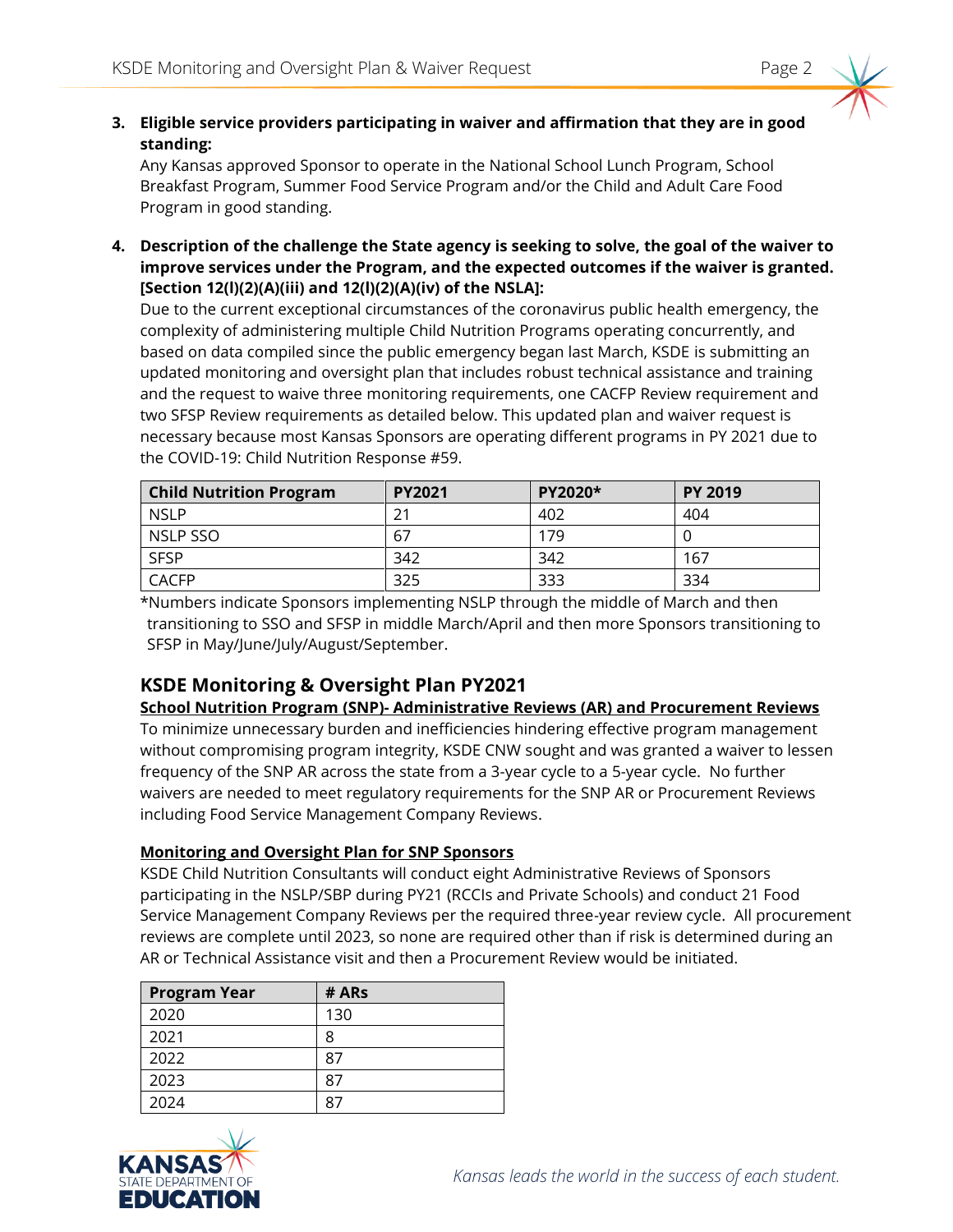### **Child and Adult Care Food Program**

CNW understands that program monitoring requirements were established to ensure a comprehensive evaluation of child nutrition programs by State Agencies of the Sponsors participating. However, the nationwide waiver to allow the SFSP to continue during the COVID response has resulted in 342 SFSP Sponsors for this school year. KSDE staff have been fully focused on approving waivers and providing technical assistance so that Sponsors can continue to provide meals during these unprecedented times of in-person, hybrid and remote learning and now with increasing food service staffing limitations due to positive COVID cases and/or quarantine. All KSDE CNW Consultants and staff members have been helping with the implementation of the SFSP and SSO across KS and making sure children have access to meals. This includes staff who usually focus on CACFP monitoring. KSDE utilized the Nationwide Waiver of Annual Review Requirements for State Agencies in the CACFP that waived the requirement to review 33.3 percent of institutions annually and that at least 15 percent of those total reviews being unannounced. Further complicating the monitoring plan, CACFP Child Nutrition Consultants were not able to complete some of the planned reviews for PY20 due to Child Care Center closings due to COVID during the initial COVID response this past spring and summer. Currently, due to a surge in COVID cases in Kansas, many CACFP Sponsors are being forced to close for periods of time due to illness and quarantine.

CACFP Reviews can be conducted as desk reviews but desk reviews increase the time it takes to complete a thorough review. Thus, KSDE respectfully seeks a waiver of 7 CFR 226.6(m)(6) and CFR 226.6(m)(6)(i) - Frequency and number of required institution reviews: Annually review at least 33.3% of all institutions according to the schedule: (i) review independent centers and sponsoring organizations of 1 to 100 facilities at least once every three years and include reviews of 10% of facilities. KSDEs requests the CACFP monitoring review cycle be extended for CACFP Sponsors of 1 to 100 sites to at least once every 4 years instead of once every 3 years and annually review at least 25% of all institutions.

## **Monitoring and Oversight Plan for CACFP Sponsors**

Twenty-five percent of CACFP Sponsors will be scheduled for review in PY 2021 and PY 2022 based upon the following risk criteria: review farthest out (5), serious deficiency follow-up (5), new CACFP w/ less than 5 sites (4), private for profit (3), private non-profit (2) and SFAs (1). CACFP Sponsors with more than 100 sites would continue to receive a review every 2 years per regulation and new institutions that are sponsoring organizations of five or more facilities would be reviewed within the first 90 days of Program operations.

| <b>Program Year</b> | Sponsor w/ 1-100 Sites | Sponsors w/ 100+ Sites | % Reviewed Target |
|---------------------|------------------------|------------------------|-------------------|
| 2019                | -97                    |                        | 33%               |
| 2020                | 100                    | 12                     | 33%               |
| 2021                |                        |                        | 25%               |
| 2022                | 69                     | 14                     | 25%               |
| 2023                | Return to 3-year cycle |                        |                   |

#### **CACFP Review Plan**:

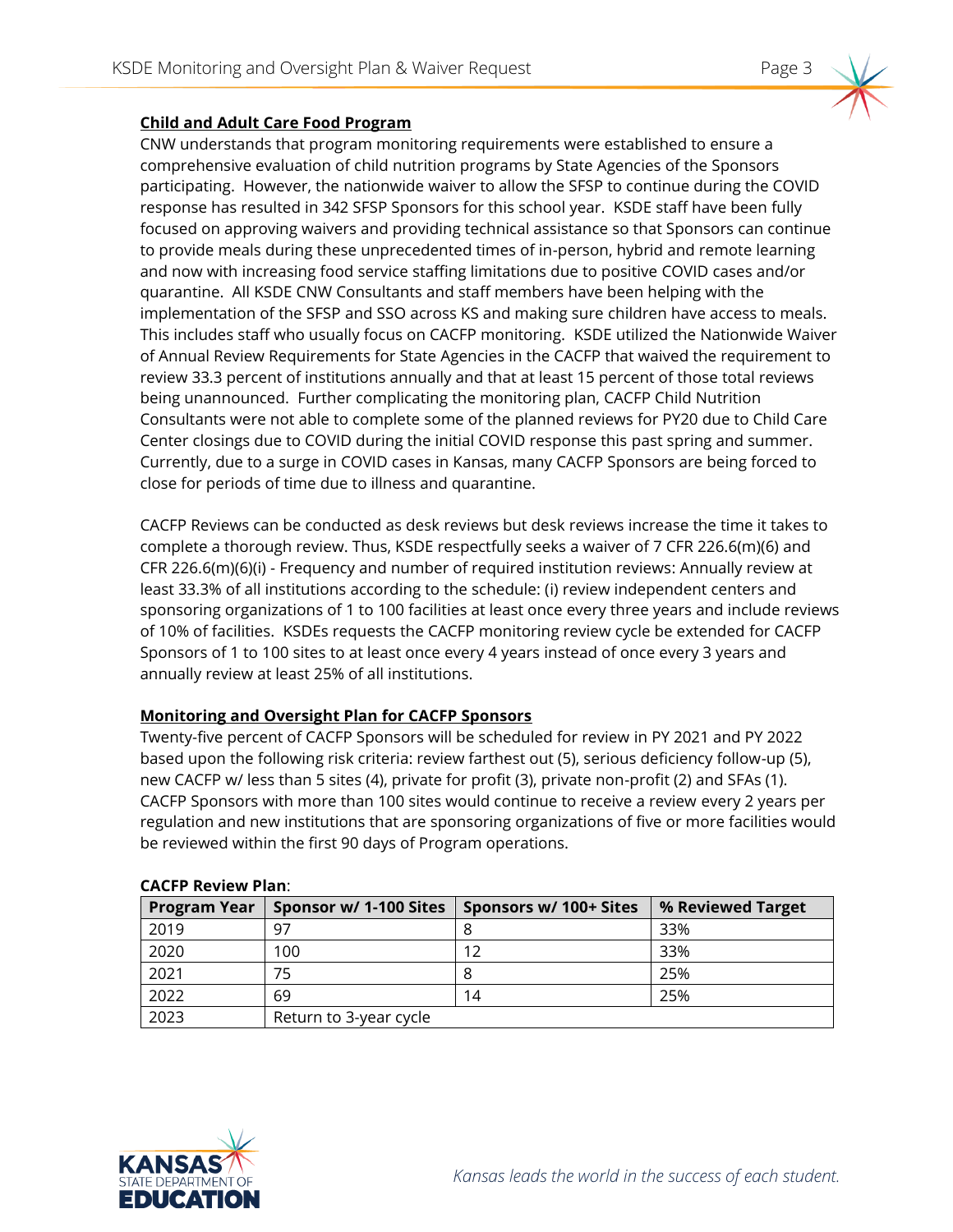Assumptions:

- Stretch CACFP review cycle to 4 years due to COVID-19 (PY19, PY20, PY21, PY22)
- In PY21, review all sponsors who had a review in PY18 (except for Public SFAs (moved to PY22)), those sponsors who had FA in PY18, and new non-public school SFAs based on risk criteria noted above in narrative.
- In PY22, review all sponsors who had a review in PY19, PY18 Public SFAs, and all new Sponsors based on risk criteria noted above in the narrative.

## **Summer Food Service Program**

The Kansas State Department of Education Child Nutrition & Wellness team is also seeking a waiver to 7 CFR 225.7(d)(2)(ii)(A) and (B) regarding frequency and number of required SFSP reviews, specifically (A) to conduct a review of every new sponsor at least once during the first year of operation and (B) to annually review a number of sponsors whose program reimbursements, in the aggregate, accounted for at least one-half of the total program meal reimbursements in the State in the prior year.

Due to FNS COVID-19 Responses #56 and #57, since August 31st 296 experienced SFA Sponsors have moved from the National School Lunch Program (NSLP) to operating the SFSP. Of these 296 SFA sponsors, 121 are new SFSP sponsors. KSDE had previously approved 204 SFSP Sponsors during the unanticipated school closures due to COVID-19 last spring and are in the process of conducting SFSP Administrative Reviews per regulation. KSDE has 9 Child Nutrition Consultants that assist with SFSP reviews during the summer months. During the normal school year, these same 9 Child Nutrition Consultants complete the SNP Administrative Reviews between the months of October and June. On average, KSDE conducts 116 SFSP reviews. These reviews take an estimated average of 4-8 hours to complete, including review preparation, onsite review and follow-up (not including travel time). This year due to SFAs switching to the SFSP in March during the unanticipated school closures and then many continuing to provide meals to children throughout the summer, KSDE initially had scheduled 97 SFSP reviews. Since August 31 when COVID-19 Response #56 was released, an additional 121 new SFAs have decided to switch from serving meals under the NSLP to the SFSP. Due to these additional new SFA Sponsors implementing the SFSP, KSDE would need to conduct 89 additional new SFSP sponsor reviews on top of the already scheduled 97 SFSP reviews. This total considers all other available flexibilities, including removing SFAs that had an SNP Administrative Review for 2019-2020. KSDE has opted into the Nationwide Waiver of Onsite Monitoring Requirements for State Agencies in the SFSP which allows SFSP reviews to be conducted as a desk audit. Experience over the summer months has indicated that desk audits take as long or longer than on-site audits due to the amount of time it takes to get scanned documents for review from the SFAs, on average 6-12 hours per review, increased technical assistance needs and follow-up. With 9 full-time Child Nutrition Consultants available to schedule and dedicate time to SFSP reviews between now and the end of the calendar year, it would be impossible to complete the additional 89 new SFA reviews by December 31st while also maintaining program integrity, providing technical assistance with 2021 Program SFSP Program Renewal and necessary training so that safe meals are served per nutritional requirements and counted per program regulations.

Child Nutrition Consultants are also providing technical assistance to opt into waivers, update Sponsor and Site applications, assist Sponsors in the process to revise claims due to the retroactive claiming available due to COVID-19 Response #57, and conduct training as scheduled.

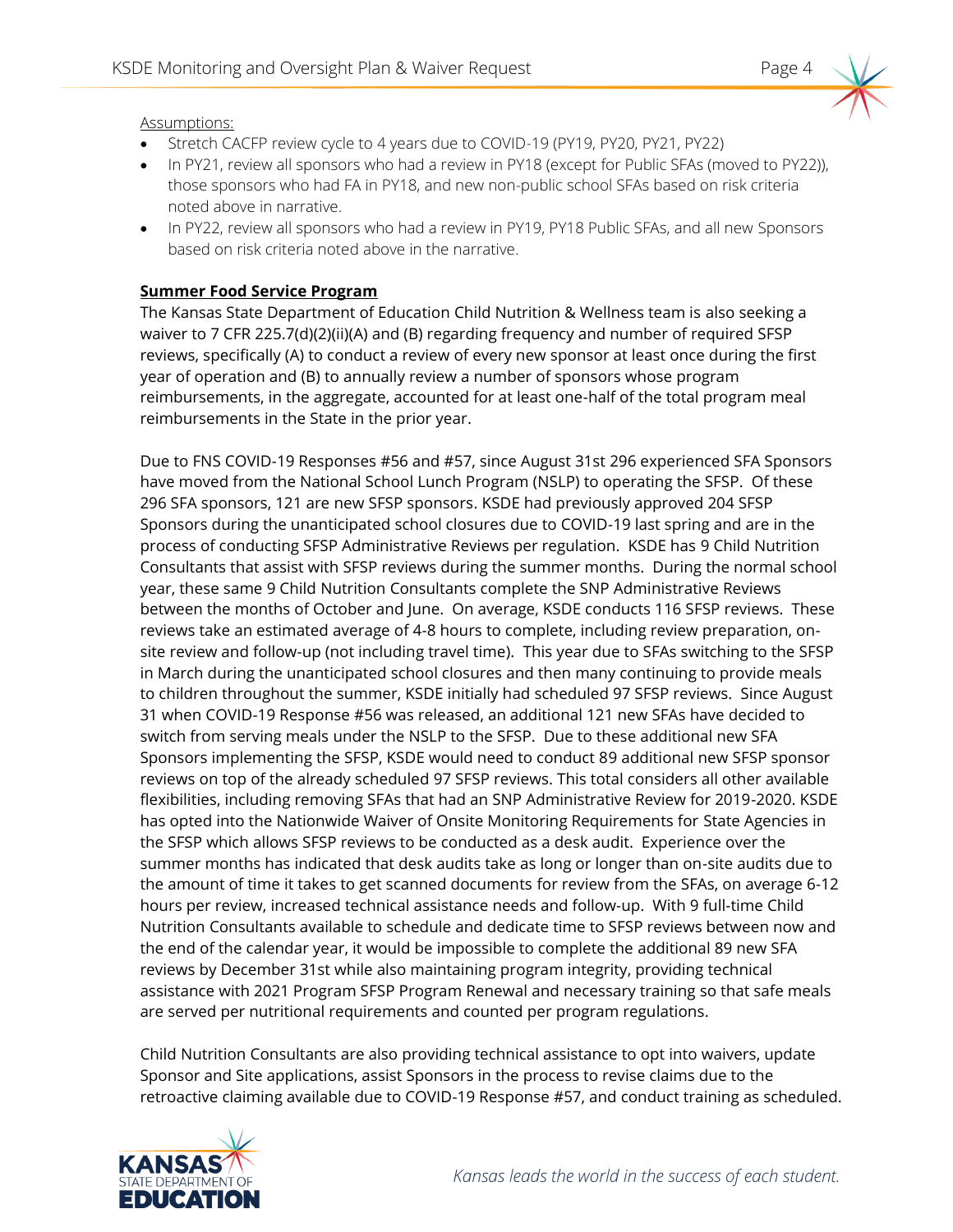In addition to KSDE's dramatic increase in SFSP reviews to complete in a short amount of time, KS schools are also faced with an enormous amount of stress and increased work load as the school year unfolds. SFAs are faced with the unprecedented task of providing meals for on-site, remote and hybrid learners – many using three learning models at the same time. Foodservice staff are being diagnosed with COVID and many are in quarantine resulting in State agency staff working with school administrators on contingency plans to find ways to provide meals. Adding a SFSP review on top of the increased workload and current stress regarding staffing would tax the collaborative relationships KSDE has worked hard to build with local SFAs.

| Program | #Reviews | Aggregate Reimbursement Reviewed /  | % Total Reimbursement |  |
|---------|----------|-------------------------------------|-----------------------|--|
| Year    |          | <b>Total Reimbursement Prior PY</b> |                       |  |
| 2018    | 87       | \$3,210,663 / \$4,460,673           | 71.9%                 |  |
| 2019    | 117      | \$3,644,351 / \$4,523,071           | 80.5%                 |  |
| 2020    | 103      | \$2,673,936 / \$4,884,160           | 54.7%                 |  |
| 2021    | 86/342   | **\$30,296,795 / \$61,082,726       | 49.59%                |  |

|  | Monitoring and Oversight Plan for Summer Food Service Program Sponsors: |  |
|--|-------------------------------------------------------------------------|--|
|  |                                                                         |  |

 \* If New Public SFAs are not omitted (waiver not approved) this will add 89 additional reviewsdoubling the review load for PY20 to 191.

\*\*Reimbursement total for PY2020 is not yet available but will increase significantly from the \$61,082,726 as of October 31, 2020 that is noted in the table above.

Assumptions: For PY 2020, Per 7 CFR 225.7(d)(2) KSDE will conduct New Sponsor Reviews for the 33 new non-SFA and SFA SFSP Sponsors that have participated during Summer 2020 prior to August 31st as well as the 31 sponsors due for their 3-year review, 5 Sponsors determined to have operational problems in the previous year, and 34 additional sponsors in order to review sponsors that account for at least one-half of the total program meal reimbursements in KS from summer 2019 (50% = \$2,394,488.96). The total of these 103 reviews will account for \$2,673,936 of total program reimbursement in KS from Summer 2019.

For PY 2021, it cannot yet be determined how many reviews will need to be conducted, but due to the high reimbursement totals in PY2020 due to the COVID Response, we are asking for a waiver of the 50% of reimbursement regulation. KSDE's proposed Monitoring Plan for SFSP PY 21 is to review SFSP Sponsors due for a SFSP Administrative Review (Last review was in PY18, plus new Sponsors since August 2020 (private schools and private non-profits only) and any SFSP Sponsor determined to be at risk through targeted technical assistance sessions or if follow up is required from PY20 review.

#### **Increased Need for Technical Assistance and Training**

Approval of the three waiver requests will enable KSDE CNW to offer targeted technical assistance sessions and increased trainings which are essential during this time of COVID-19 Response. Kansas Sponsors embrace technical assistance and training and work diligently to follow program regulations as they provide nutritious meals and snacks to Kansas kids. They frequently come to KSDE CNW asking for assistance and support and in PY2020 KSDE CNW had over 17,000 registrations for training sessions. See Q.#6 for a detailed description of the technical assistance and training plan.

CNW understands that program monitoring requirements were established to ensure a comprehensive evaluation of child nutrition programs by State Agencies of the Sponsors

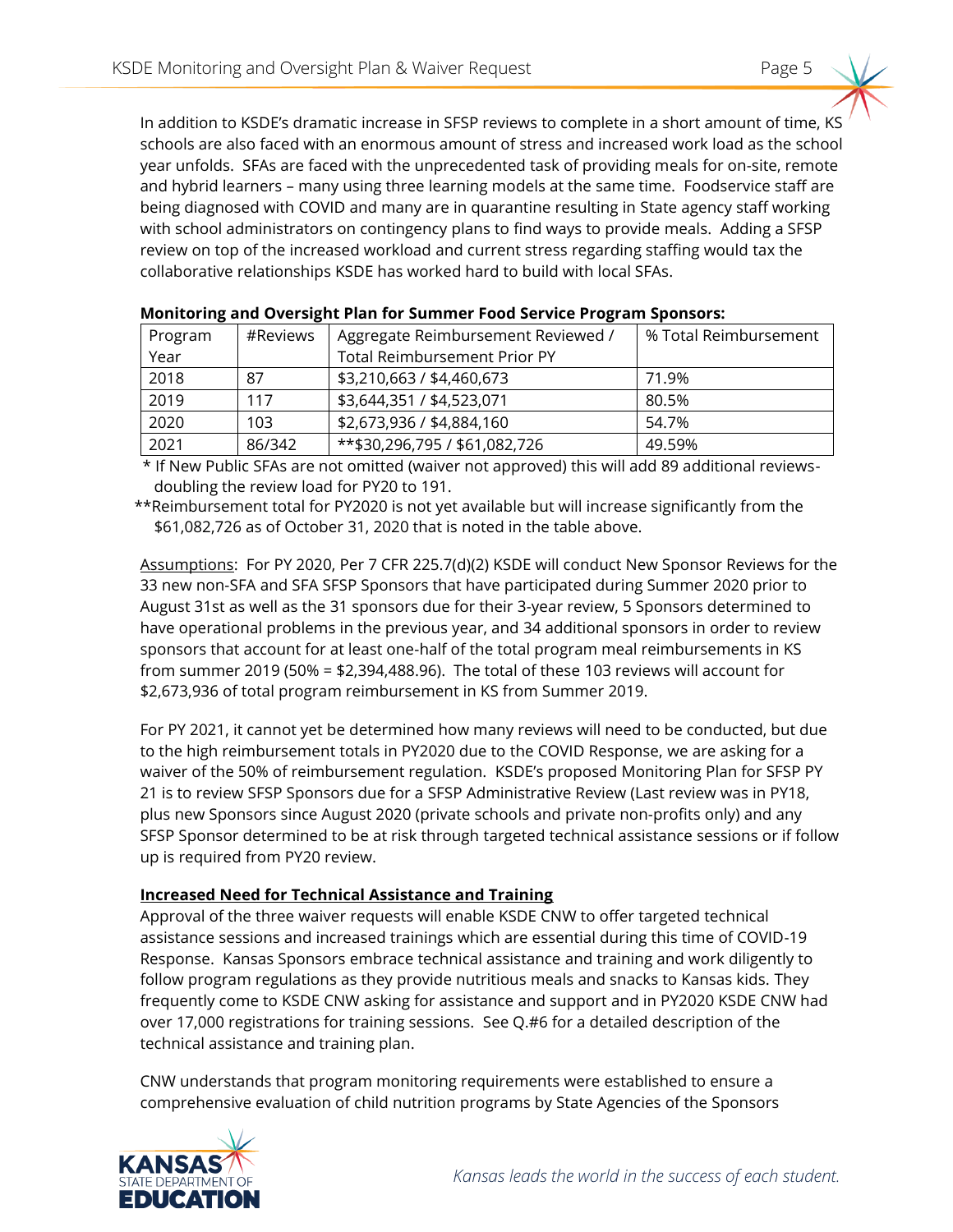participating and KSDE CNW staff will work diligently to conduct, at a minimum, the monitoring activities as outlined in this plan.

## **5. Specific Program requirements to be waived (include statutory and regulatory citations). [Section 12(l)(2)(A)(i) of the NSLA]:**

**Summer Food Service Program:** KS CNW is seeking a waiver to 7 CFR 225.7(d)(2)(ii)(A) to conduct a review of every new sponsor at least once during the first year of operation and (B) Annually review a number of sponsors whose program reimbursements, in the aggregate, accounted for at least one-half of the total program meal reimbursements in the State in the prior year.

**Child and Adult Care Food Program:** KS CNW is seeking a waiver to 7 CFR 226.6(m)(6) to review 33.3% of all institutions and 7 CFR 226.6(m)(6)(i) to review independent centers and sponsoring organizations of 1 to 100 facilities at least once every three years and include 10% of their facilities.

## **6. Detailed description of alternative procedures and anticipated impact on Program operations, including technology, State systems, and monitoring:**

**Targeted Technical Assistance Sessions:** KSDE CNW would schedule a targeted technical assistance visit with all Sponsors. Structured Targeted Technical Assistance would be conducted with Sponsors virtually to ensure waivers are being implemented to maintain program integrity, point of service is being taken as required and menus meet requirements while maintaining food safety. If Sponsors implement multiple Child Nutrition Programs, all programs would be discussed at one time to decrease Sponsor burden. Sponsors would have the opportunity to request additional items to be evaluated with guidance if desired. If risk is noted, an administrative review would be scheduled.

**Improved Program Operations through Training:** During the transition to SFSP for unanticipated school closures earlier this year, KSDE provided training above minimum requirements outlined in 7 CFR 225.7(a) in the form of new sponsor training via ZOOM, On-line SFSP Administrative training, On-line SFSP Meal Pattern training, ZOOM NSLP Administrative Training, ZOOM CACFP Administrative Training, phone calls, Town Hall meetings and numerous management level training and staff development opportunities. KSDE also provides COVID-19 Updates at least weekly via listservs and posted at [www.kn-eat.org,](http://www.kn-eat.org/) Summer Food Service Program, What's New, Child & Adult Food Program, What's New and National School Lunch Program, What's New. For a list of Professional Development training opportunities currently scheduled, go to the CNW calendar at this link: [https://www.kn-eat.org/CNW/CNW\\_Menus/CNW\\_Calendar.htm.](https://www.kn-eat.org/CNW/CNW_Menus/CNW_Calendar.htm) KSDE will continue to schedule training webinars and weekly Town Hall meetings where Sponsors can learn, ask questions and share best practices. Technical assistance will be provided to individual Sponsors via phone and ZOOM.

**Technology:** KSDE created applications in KN-CLAIM to allow Kansas Sponsors to elect waivers and to collect data for waiver reporting for all Child Nutrition Programs. Additional program technical assistance was/is provided by the KSDE Child Nutrition & Wellness Director, Assistant Directors and Child Nutrition Consultants based on information provided on the waivers and Sponsor and Site applications.

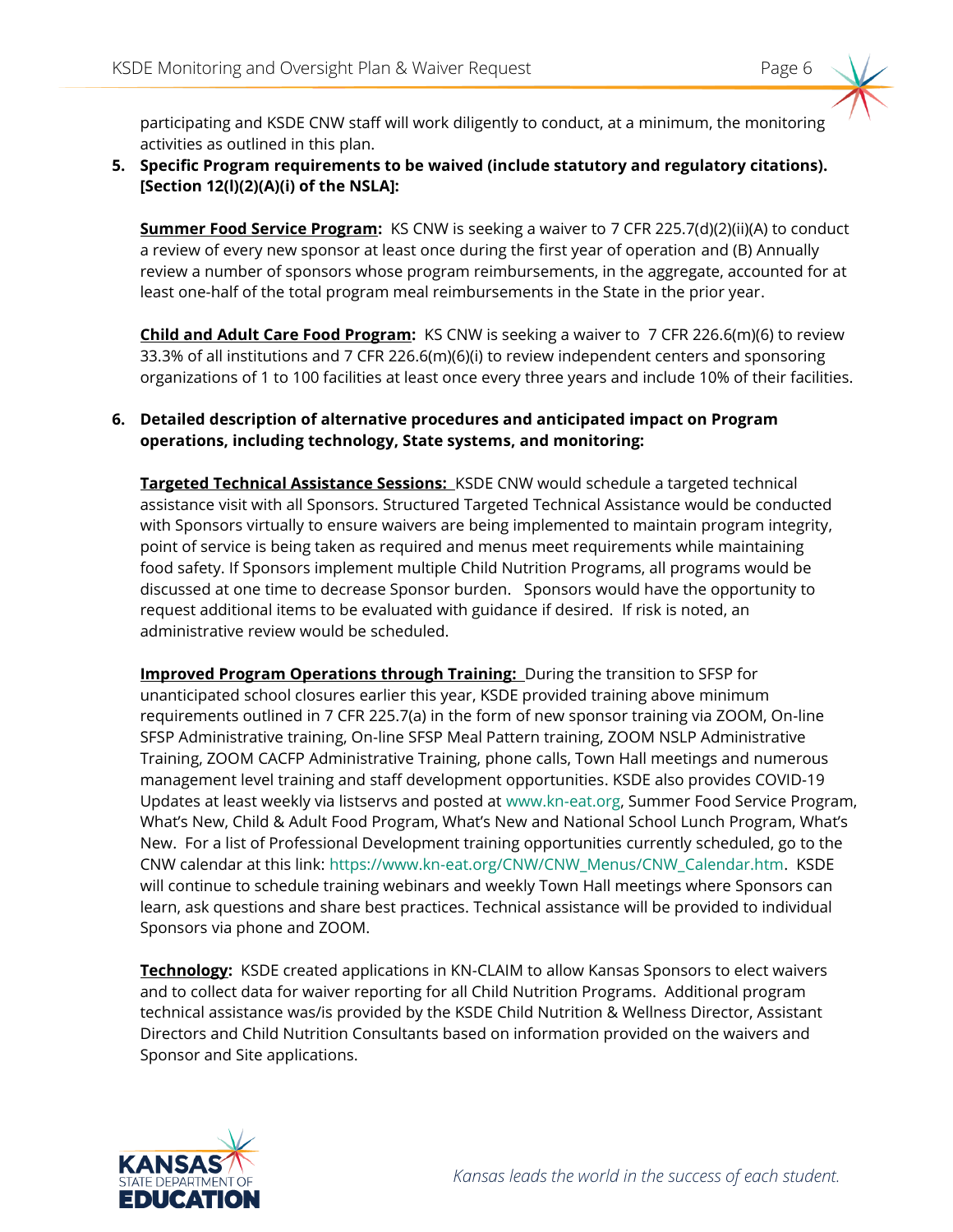

**Summary of Impact:** Because of KSDEs strong dedication to program integrity, customer service, training and technical assistance, regularly scheduled professional development training, written updates and technical assistance check-ins will provide opportunity to clarify program requirements and determine if additional training or monitoring is needed. If this monitoring and oversight plan is approved and the waivers granted, KSDE will have staff time to conduct monitoring and oversight reviews prioritizing sponsors that may be at risk of non-compliance per the plan outlined above as well as provide technical assistance and training. Sponsors of multiple programs could review all program areas at one time to decrease burden if requested by the Sponsor. KSDE had already implemented this practice for requesting Sponsors in PY2020.

**7. Description of any steps the State has taken to address regulatory barriers at the State level. [Section 12(l)(2)(A)(ii) of the NSLA]:**

There are not state regulatory barriers.

**8. Anticipated challenges State or eligible service providers may face with the waiver implementation:**

KSDE CNW does not anticipate any challenges with the implementation of this waiver by either the State Agency or program sponsors. Kansas Authorized Representatives have been advocating for a longer review cycle to reduce burden and to have all programs reviewed at one time if implementing more than one Child Nutrition Program. COVID-19 Meal Service has added increased work load for Kansas Sponsors who are implementing multiple meal service models this year. It is essential to reduce administrative burden where possible so that children can be provided meals and that our programs truly can function as a nutrition safety net.

**9. Description of how the waiver will not increase the overall cost of the Program to the Federal Government. If there are anticipated increases, confirm that the costs will be paid from non-Federal funds. [Section 12(l)(1)(A)(iii) of the NSLA]:**

This waiver request will not increase cost of the program to the Federal Government. Program administration and operations will remain committed to oversight and compliance as well as technical assistance and training to help Sponsors implement programs with integrity. Program reimbursement will continue to be based on total number meals served to eligible participants by the Sponsor.

**10. Anticipated waiver implementation date and time period:** 

KSDE CNW is requesting a waiver of 7 CFR 225.7(d)(2)(ii)(A) and (B) through the end of the 2022 SFSP Program Year, which is December 31, 2022 and a waiver of 7 CFR 226.6(m)(6) and7 CFR 226.6(m)(6)(i) through the end of the 2022 FFY which is September 30, 2022.

## **11. Proposed monitoring and review procedures:**

**School Nutrition Programs:** Continue monitoring of SNP Sponsors on a 5-year review cycle and Food Service Management Company Reviews as required every 3 years. Procurement Reviews are conducted at least every 6 years.

**Child and Adult Care Food Program:** If a state-wide waiver is granted, KSDE would monitor CACFP Sponsors with less than 100 sites once every 4 years and continue monitoring CACFP Sponsors with more than 100 sites once every 2 years.